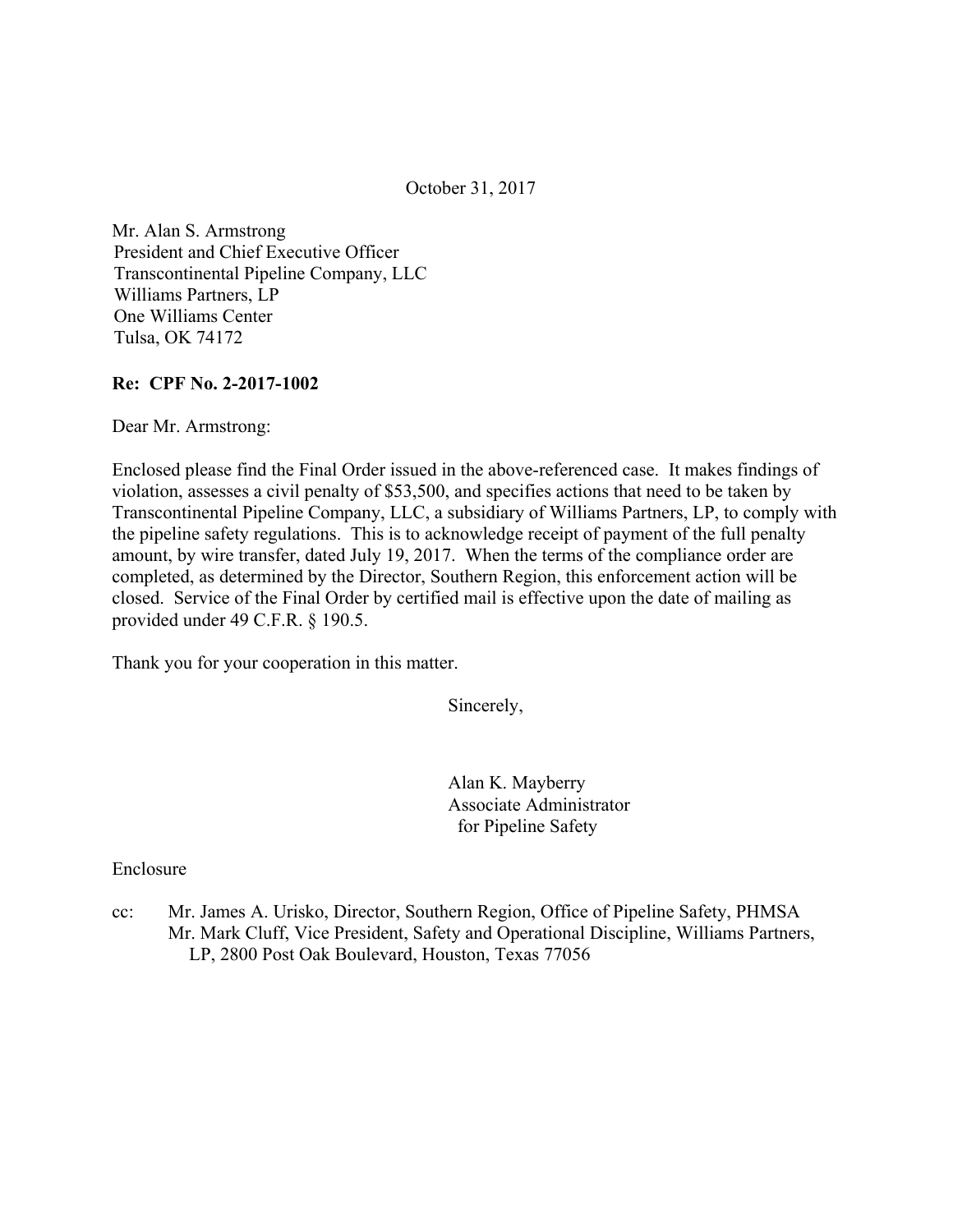### **U.S. DEPARTMENT OF TRANSPORTATION PIPELINE AND HAZARDOUS MATERIALS SAFETY ADMINISTRATION OFFICE OF PIPELINE SAFETY WASHINGTON, D.C. 20590**

**)**

**In the Matter of )**

 **Transcontinental Pipeline Company, LLC, ) CPF No. 2-2017-1002 ) a subsidiary of Williams Partners, LP, ) )**

 $\qquad \qquad \Box$ 

 $\mathcal{L}=\{1,2,3,4\}$ 

**Respondent. )** 

 $\overline{a}$ 

### **FINAL ORDER**

approximately 10,200 miles of gas pipelines in the United States.<sup>1</sup> From October 24 through November 17, 2016, pursuant to 49 U.S.C. § 60117, representatives of the Pipeline and Hazardous Materials Safety Administration (PHMSA), Office of Pipeline Safety (OPS), conducted an on-site pipeline safety inspection of the facilities and records of Transcontinental Pipeline Company, LLC (Transco or Respondent), in Mississippi, Georgia, and South Carolina. Transco, a subsidiary of Williams Partners, LP (Williams), operates

As a result of the inspection, the Director, Southern Region, OPS (Director), issued to Respondent, by letter dated May 12, 2017, a Notice of Probable Violation, Proposed Civil Penalty, and Proposed Compliance Order (Notice). In accordance with 49 C.F.R. § 190.207, the Notice proposed finding that Transco had committed a violation of 49 C.F.R. § 191.5(a) and proposed assessing a civil penalty of \$53,500 for the alleged violation. The Notice also proposed finding that Transco had committed a violation of 49 C.F.R. § 192.475(a) and proposed ordering Respondent to take certain measures to correct the alleged violation. Finally, the Notice alleged two probable violations and, pursuant to § 190.205, warned the operator to correct them or face possible enforcement action.

Williams, on behalf of Transco, responded to the Notice by letter dated June 16, 2017 (Response). The company did not contest the allegations of violation and subsequently paid the proposed civil penalty of \$53,500 by wire transfer on July 19, 2017. In accordance with 49 C.F.R. § 190.208(a)(1), such payment authorizes the Associate Administrator to make findings of violation and to issue this final order.

<sup>&</sup>lt;sup>1</sup> Transco website, *available at* http://co.williams.com/gulf coast/transco/ (last accessed August 30, 2017).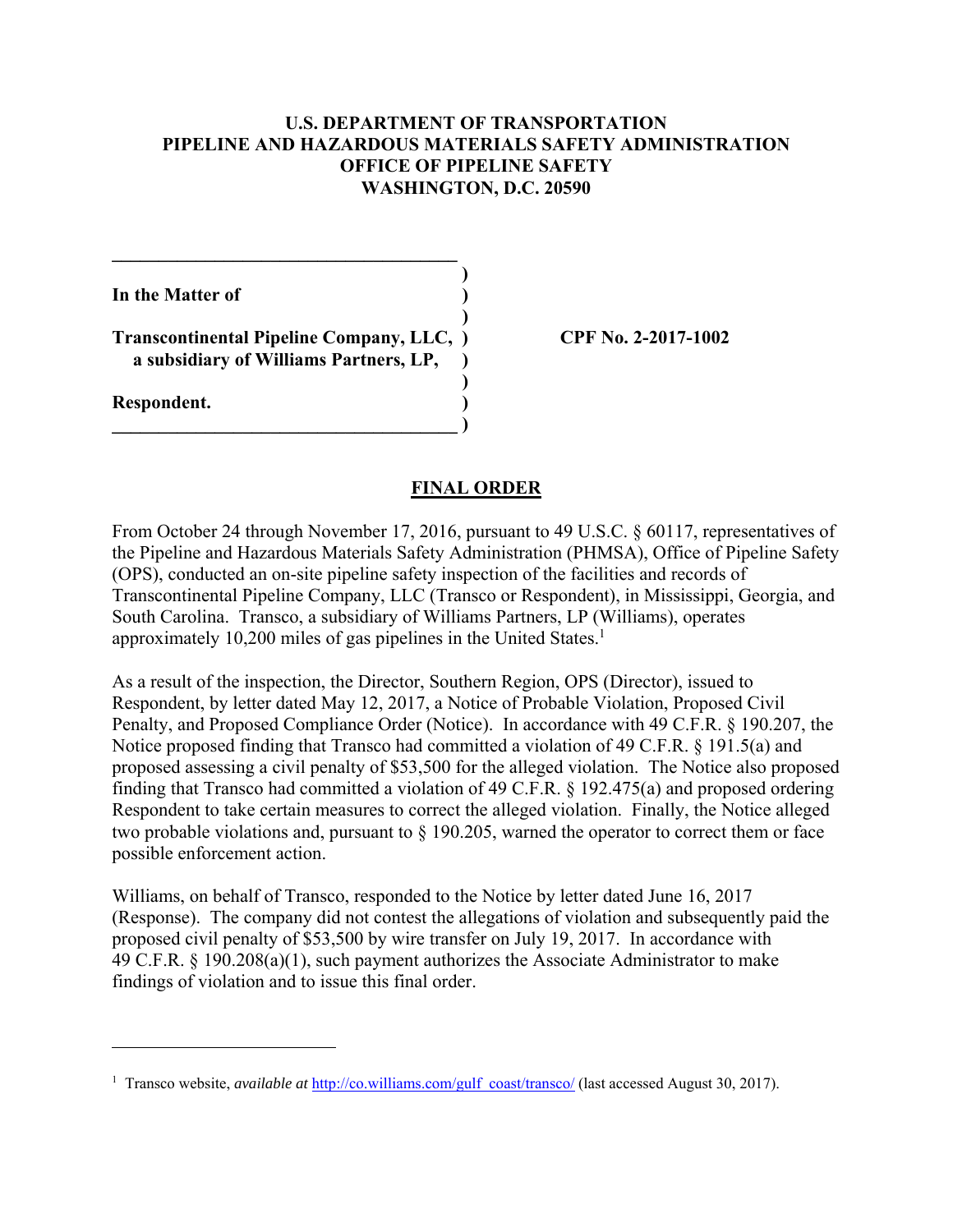# **FINDINGS OF VIOLATION**

In its Response, Williams, on behalf of Transco, did not contest the allegations in the Notice that Transco violated 49 C.F.R. Parts 191 and 192, as follows:

**Item 1:** The Notice alleged that Respondent violated 49 C.F.R. § 191.5(a), which states:

### **§ 191.5 Immediate notice of certain incidents.**

(a) At the earliest practicable moment following discovery, but no later than one hour after confirmed discovery, each operator must give notice in accordance with paragraph (b) of this section of each incident as defined in § 191.3.

occurred on August  $11, 2016$ <sup>3</sup> The Notice alleged that Respondent violated 49 C.F.R. § 191.5(a) by failing to give notice of an incident at the earliest practicable moment following discovery, but no later than one hour after confirmed discovery.<sup>2</sup> Specifically, the Notice alleged that Transco failed to notify the National Response Center of the unintentional release of natural gas exceeding 3 million cubic feet that

Respondent did not contest this allegation of violation. Accordingly, based upon a review of all of the evidence, I find that Respondent violated 49 C.F.R. § 191.5(a) by failing to give notice of an incident at the earliest practicable moment following discovery, but no later than one hour after confirmed discovery.

**Item 2:** The Notice alleged that Respondent violated 49 C.F.R. § 192.475(a), which states:

#### **§ 192.475 Internal corrosion control: General.**

(a) Corrosive gas may not be transported by pipeline, unless the corrosive effect of the gas on the pipeline has been investigated and steps have been taken to minimize internal corrosion.

The Notice alleged that Respondent violated 49 C.F.R. § 192.475(a) by failing to investigate the effect of corrosive gas on the pipeline and failing to take steps to minimize internal corrosion. Specifically, the Notice alleged that Transco operates a natural gas storage field at Station 77 in Seminary, Mississippi, but did not investigate the corrosive effects of the gas being transported between the storage caverns and dehydration plants, or take any steps necessary to minimize internal corrosion of any pipelines within these storage fields.

Respondent did not contest this allegation of violation. Accordingly, based upon a review of all

 $\overline{a}$  million cubic feet or more." 2 49 C.F.R. § 191.3(1)(iii) defines the term "*Incident"* to include the "[u]nintentional estimated gas loss of three

<sup>&</sup>lt;sup>3</sup> On August 11, 2016, a relief valve at the Clarke County Exchange facility unintentionally released an estimated 3.2 million cubic feet of natural gas.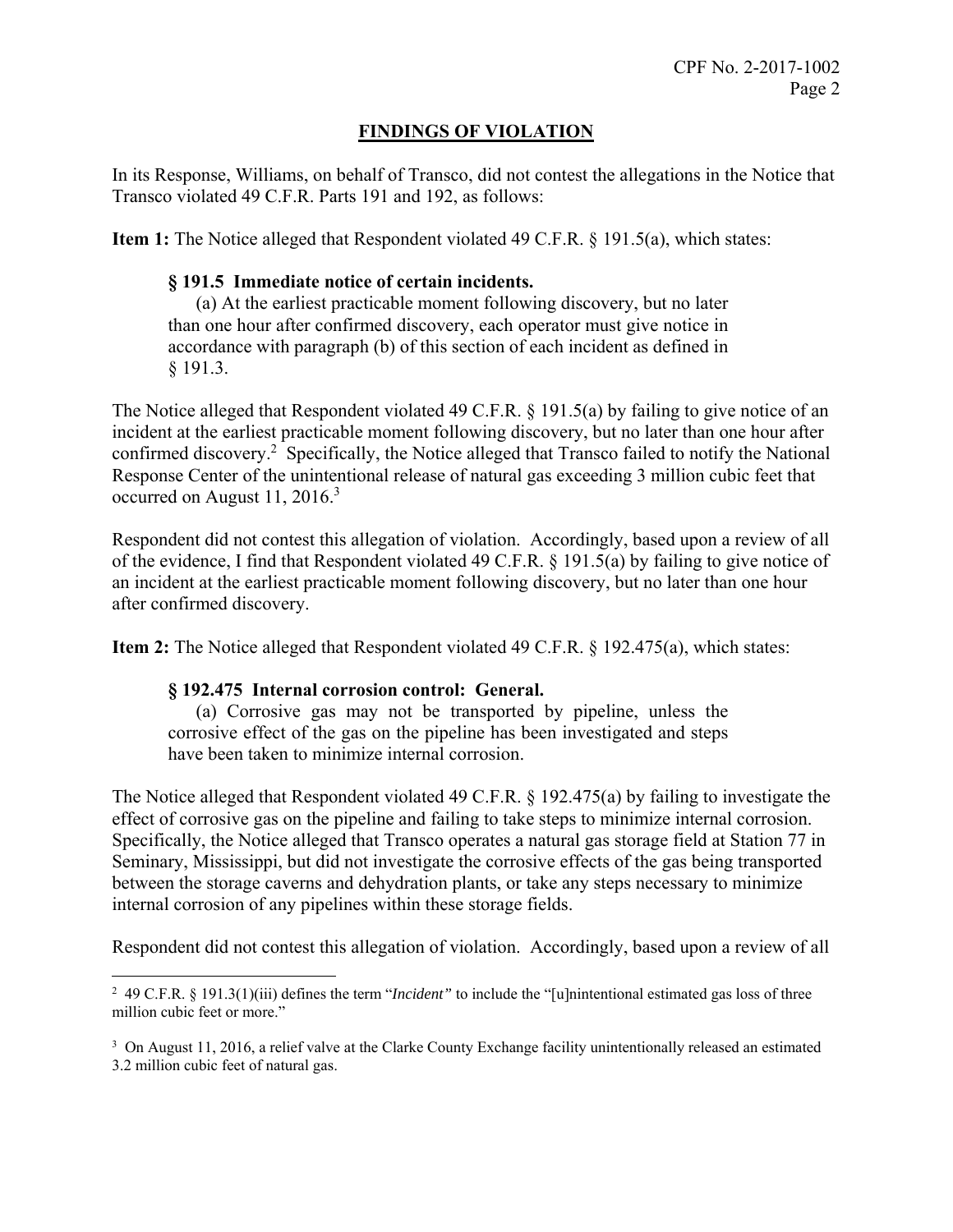of the evidence, I find that Respondent violated 49 C.F.R. § 192.475(a) by failing to investigate the effect of corrosive gas on the pipeline and failing to take steps to minimize internal corrosion.

These findings of violation will be considered prior offenses in any subsequent enforcement action taken against Respondent.

# **ASSESSMENT OF PENALTY**

Under 49 U.S.C. § 60122, Respondent is subject to an administrative civil penalty not to exceed \$200,000 per violation for each day of the violation, up to a maximum of \$2,000,000 for any related series of violations.<sup>4</sup> In determining the amount of a civil penalty under 49 U.S.C. § 60122 and 49 C.F.R. § 190.225, I must consider the following criteria: the nature, circumstances, and gravity of the violation, including adverse impact on the environment; the degree of Respondent's culpability; the history of Respondent's prior offenses; and any effect that the penalty may have on its ability to continue doing business; and the good faith of Respondent in attempting to comply with the pipeline safety regulations. In addition, I may consider the economic benefit gained from the violation without any reduction because of subsequent damages, and such other matters as justice may require. The Notice proposed a total civil penalty of \$53,500 for Item 1.

**Item 1:** The Notice proposed a civil penalty of \$53,500 for Respondent's violation of 49 C.F.R. § 191.5(a), for failing to give notice, at the earliest practicable moment following discovery but no later than one hour after confirmed discovery, of an incident. Transco neither contested the allegation nor the proposed penalty amount. Accordingly, Respondent is assessed a civil penalty of \$53,500 for violation of §191.5(a), which has already been paid by wire transfer on July 19, 2017.

# **COMPLIANCE ORDER**

The Notice proposed a compliance order with respect to Item 2 in the Notice for violation of 49 C.F.R. § 192.475(a). Under 49 U.S.C. § 60118(a), each person who engages in the transportation of gas or who owns or operates a pipeline facility is required to comply with the applicable safety standards established under chapter 601. Pursuant to the authority of 49 U.S.C. § 60118(b) and 49 C.F.R. § 190.217, Respondent is ordered to take the following actions to ensure compliance with the pipeline safety regulations applicable to its operations:

- 1. With respect to the violation of § 192.475(a) (**Item 2**), Respondent must:
	- a. Investigate the corrosive effects of gas on the pipelines between the dehydration plants and the storage caverns at Station 77 within 30 days of receipt of the Final Order;

<u>.</u>

<sup>4</sup> These amounts are adjusted annually for inflation. *See, e.g.*, Pipeline Safety: Inflation Adjustment of Maximum Civil Penalties, 82 Fed. Reg. 19325 (April 27, 2017).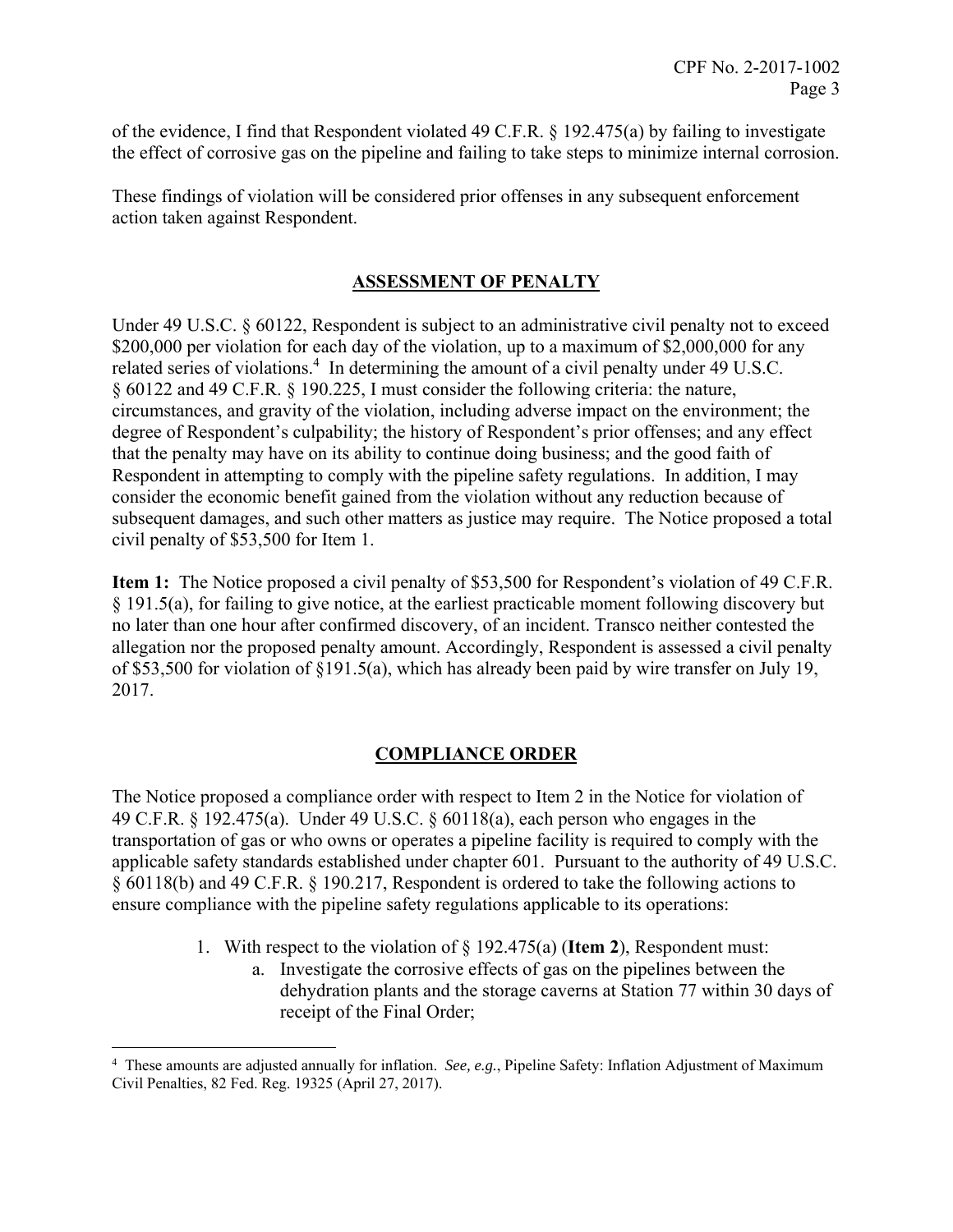- b. Determine what steps, if any, are necessary to minimize internal corrosion on the pipelines between the compressor station and the storage caverns or storage field piping based on its investigation of the corrosive effects of the gas in Item 1(a) above within 60 days of receipt of this Final Order, and implement them within 120 days of receipt of the Final Order; and
- c. Submit to the Director, Southern Region, OPS, PHMSA, documentation demonstrating satisfactory completion of Items 1(a) and 1(b) above within 150 days of receipt of the Final Order.

It is requested, but not mandated, that Transco maintain documentation of the safety improvement costs associated with fulfilling this Compliance Order and submit the total to the Director, Southern Region, OPS, PHMSA. It is further requested that these costs be reported in two categories: (1) total cost associated with preparation/revision of plans, procedures, studies and analyses; and (2) total cost associated with replacements, additions, and other changes to pipeline infrastructure.

The Director may grant an extension of time to comply with any of the required items upon a written request timely submitted by the Respondent and demonstrating good cause for an extension.

Failure to comply with this Order may result in the administrative assessment of civil penalties not to exceed \$200,000, as adjusted for inflation (49 C.F.R. § 190.223), for each violation for each day the violation continues or in referral to the Attorney General for appropriate relief in a district court of the United States.

# **WARNING ITEMS**

With respect to Items 3 and 4, the Notice alleged probable violations of Part 192 but did not propose a civil penalty or compliance order for these items. Therefore, these are considered to be warning items. The warnings were for:

49 C.F.R. § 192.605(a) **(Item 3)** ─ Respondent's alleged failure to follow its own manual of written procedures for conducting maintenance activities by not following Section 60.02.02 of Transco's *Operation & Maintenance Manual* for completing *Form WGP 0132C WilSOP Control Valve Inspection Report*; and

49 C.F.R.  $\S$  192.605(a) **(Item 4)** — Respondent's alleged failure to follow its manual of written procedures for conducting maintenance activities by not securing the block valve and bypass valves at Valve Site SN-20 to prevent accidental or unauthorized operation.<sup>5</sup>

 $\overline{a}$  $5\,$  In an email dated June 22, 2017, Respondent provided evidence to PHMSA that the control box on the SN-20 lateral block valve was locked at the time of the PHMSA inspection.